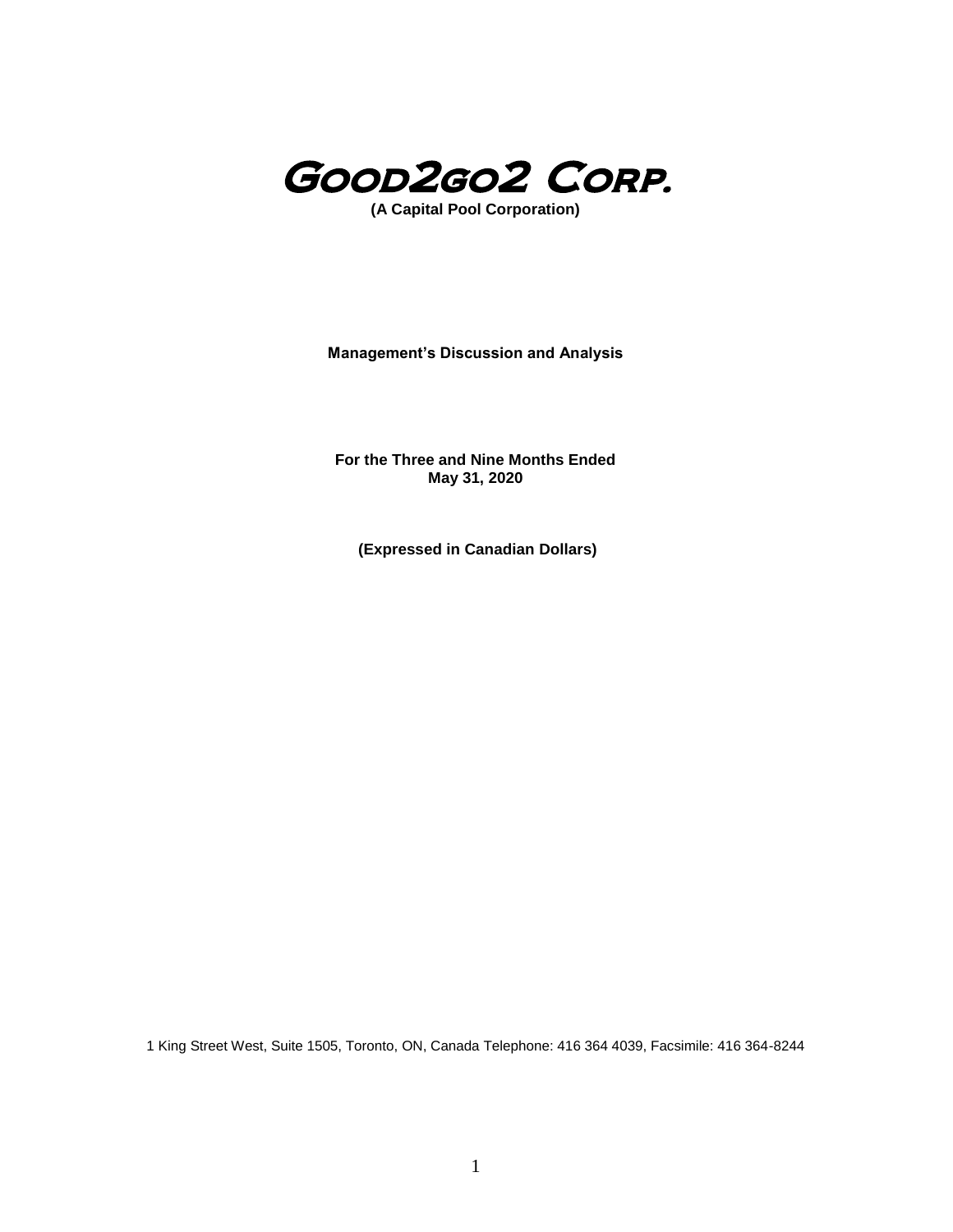#### **OVERVIEW**

Good2Go2 Corp. was incorporated under the *Canada Business Corporations Act* on March 21, 2019 and registered in the Province of Ontario on March 21, 2019 ("Good2Go2" or the "Company"). The Company is classified as a Capital Pool Corporation, as defined in Policy 2.4 of the TSX Venture Exchange (the "Exchange"). The principal business of the Company will be the identification and evaluation of assets or businesses with a view to completing a Qualifying Transaction ("QT"). The Company has not commenced operations and has no assets other than cash held in trust. The Company's continuing operations as intended are dependent upon its ability to identify, evaluate and negotiate an acquisition, or business, or an interest therein. Such an acquisition will be subject to the approval of the regulatory authorities concerned and, in the case of a non- arm's length transaction, of the majority of the minority shareholders.

The proceeds raised from the issuance of share capital may only be used to identify and evaluate assets or businesses for future investment, with the exception that not more than the lesser of 30% of the gross proceeds realized by the Company, in respect of the sale of its securities, or \$210,000, may be used for purposes other than evaluating businesses or assets. These restrictions apply until completion of a QT by the Company, as defined under the policies of the Exchange. The Company is required to complete its QT on or before two years from the date the Company receives regulatory approval.

The Company's head office and registered office is located at 1 King Street West, Suite 1505, Toronto, Ontario, M5H 1A1. The Company's common shares trade on the TSX Venture Exchange under the symbol GOAL.P. The Company's public filings can be accessed and viewed via the System for Electronic Data Analysis and Retrieval ("SEDAR") at www.sedar.com.

The following Management's Discussion and Analysis of Good2Go2 should be read in conjunction with the Company's Unaudited Condensed Interim Financial Statements for the three and nine months ended May 31, 2020 and notes thereto. This Management's Discussion and Analysis is dated July 6, 2020 and has been approved by the Board of Directors of the Company.

The Company's Unaudited Condensed Interim Financial Statements for the three and nine months ended May 31, 2020, were prepared using the same accounting policies and methods of computation as those described in our Financial Statements for the period from the date of incorporation (March 21, 2019) to August 31, 2019. Any subsequent changes to IFRS that are given effect in the Company's annual financial statements for the year ending August 31, 2020, could result in restatement of the Unaudited Condensed Interim Financial Statements. The Unaudited Condensed Interim Financial Statements should be read in conjunction with the Financial Statements for the period from the date of incorporation (March 21, 2019) to August 31, 2019. All amounts herein are presented in Canadian dollars, unless otherwise noted.

The Unaudited Condensed Interim Financial Statements have been prepared in accordance with International Financial Reporting Standards ("IFRS") issued by the International Accounting Standards Board ("IASB") and interpretations issued by the IFRS Interpretations Committee ("IFRIC"). The Unaudited Interim Condensed Consolidated Financial Statements have been prepared in accordance with International Accounting Standard 34, Interim Financial Reporting. Accordingly, they do not include all of the information required for full annual financial statements required by IFRS as issued by the IASB and interpretations issued by IFRIC.

#### *FORWARD LOOKING STATEMENTS*

*Certain statements contained in this MD&A may constitute forward-looking information and forward-looking statements as such terms are defined under Canadian securities laws (collectively, "forward-looking statements"). Forward-looking statements relate to future events or the Company's future performance. All statements, other than statements of historical fact, may be forward-looking statements. Forward-looking statements are often, but not always, identified by the use of words such as "seek", "anticipate", "plan", "continue", "estimate", "expect", "may", "will", "project", "predict", "propose", "potential", "targeting", "intend", "could", "might", "should", "believe" and similar expressions. These statements involve known and unknown risks, uncertainties, many of which are beyond the Company's control, and other factors that may cause actual results or events to differ materially from those anticipated in such forward-looking statements. The Company believes that the expectations reflected in those forward-looking statements are reasonable but no assurance can be given that these expectations will prove to be correct and such forward-looking statements included in this MD&A should not be unduly relied upon by investors as actual results may vary. Forward-looking statements contained in this MD&A speak only as of the*  date of this MD&A, or such other date as may be specified herein, and are expressly qualified, in their entirety,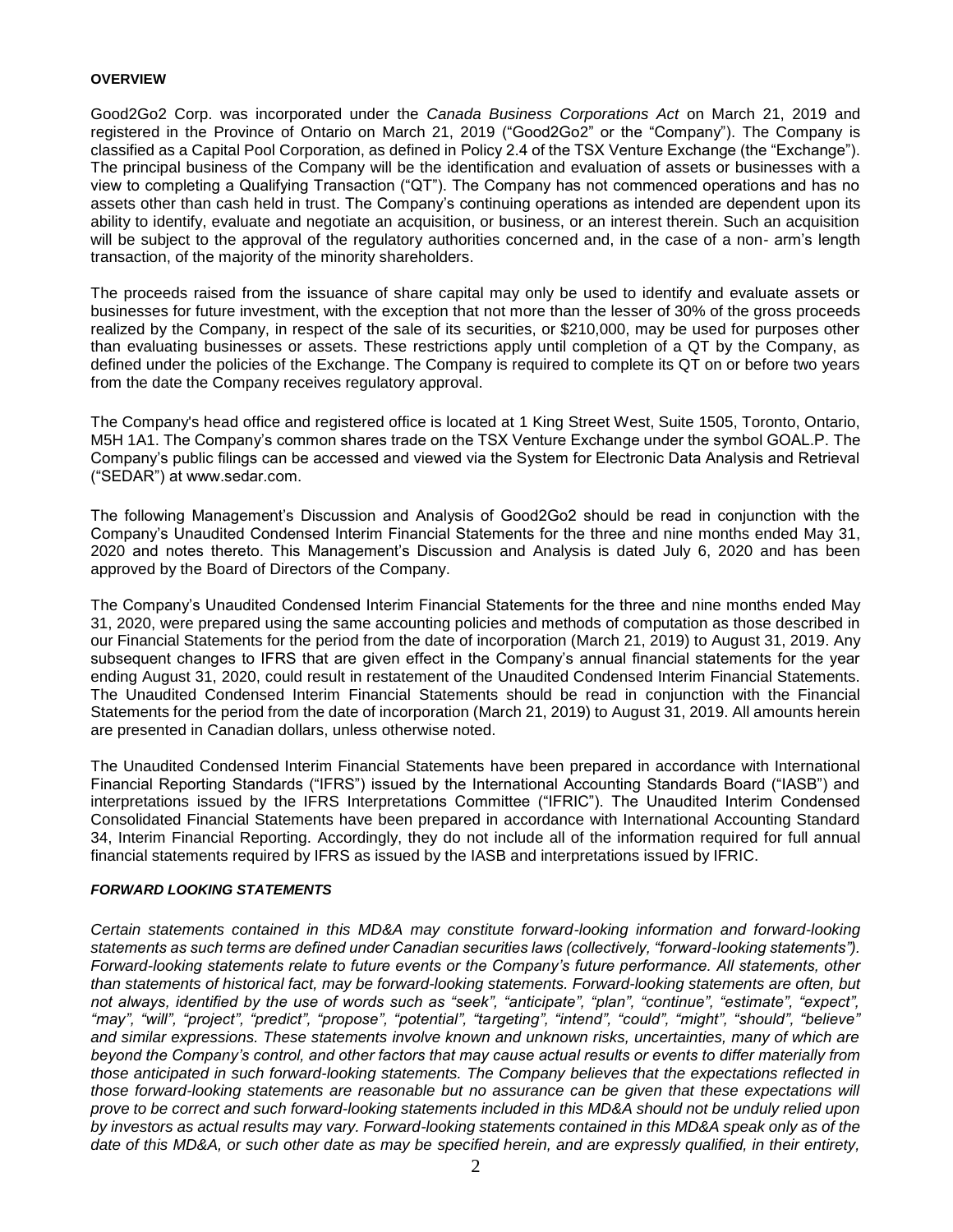*by this cautionary statement. The Company's actual results could differ materially from those anticipated in these forward-looking statements as a result of various risk factors.*

### **OVERALL PERFORMANCE**

For the nine months ended May 31, 2020, the Company recorded a net loss and comprehensive loss of \$81,903 and a net loss per share of \$0.09. For the three months ended May 31, 2020, the Company record a net loss of \$2,296 and a net loss per share of Nil.

During the nine months ended May 31, 2020, the Company completed its initial public offering (the "Offering") of 2,250,000 common shares at a purchase price of \$0.10 per common share for gross proceeds of \$225,000 and commenced trading on the TSX Venture Exchange under the symbol GOAL.P. During the nine months ended May 31, 2020, the Company incurred costs of \$51,980 directly related to the Offering.

Haywood Securities Inc., (the "Agent") acted as the agent for the initial public offering. In connection with the Offering, the Company granted to the Agent, common share purchase warrants to acquire 225,000 common shares (the "Warrants"). Each Warrant is exercisable to acquire one common share at a price of \$0.10 until February 12, 2022. In connection with the Offering, the Agent was paid a cash commission equal to 10% of the aggregate gross proceeds from the sale of the common shares. The Company also paid a corporate finance fee of \$12,500 to the Agent and reimbursed the Agent for legal fees and other reasonable expenses incurred pursuant to the Offering.

Upon closing of the Offering, the Company granted 505,000 common share purchase options to directors and officers. Each common share purchase option entitles the holder to acquire one common share of the Company at an exercise price of \$0.10 until February 12, 2025.

On June 29, 2020, the Company announced that it has entered into a letter of intent (the "LOI") effective June 24, 2020 as amended July 3, 2020, to complete a qualifying transaction (the "Acquisition") pursuant to which the Company will, directly or indirectly, acquire all of the issued and outstanding securities of Canadian Teleradiology Services, Inc. ("CTS"), an arm's length Canadian company whose principal business activity is providing teleradiology services (remote radiology) to smaller urban and rural hospitals, using licensed IT platforms and hosted servers (see Subsequent Event Note below).

# **RISK AND UNCERTAINTIES**

The following describes certain risks, events and uncertainties that could affect the Company and that each reader should carefully consider. Please refer to the Company's final prospectus dated November 13, 2019, for additional risks, events and uncertainties that could affect the Company.

External financing may be required to fund the Company's activities primarily through the issuance of common shares. There can be no assurance that the Company will be able to obtain adequate financing. The securities of the Company should be considered a highly speculative investment.

The Company has not generated significant revenues and does not expect to generate significant revenues in the near future. In the event that the Company generates significant revenues in the future, the Company intends to retain its earnings in order to finance further growth. Furthermore, the Company has not paid any dividends in the past and does not expect to pay any dividends in the foreseeable future.

#### **Capital Management**

The Company's objective when managing capital is to maintain its ability to continue as a going concern, in order to provide returns for the shareholders and benefits for other stakeholders. The Company includes equity, comprised of share capital and deficit, in the definition of capital.

The Company's primary objective, with respect to its capital management, is to ensure that it has sufficient cash resources to fund the identification and evaluation of potential acquisitions. To secure the additional capital necessary to pursue these plans, the Company may attempt to raise additional funds through the issuance of equity or by securing strategic partners.

The proceeds raised from the issuance of common shares may only be used to identify and evaluate assets or businesses for future investment, with the exception that not more than the lesser of 30% of the gross proceeds from the issuance of shares or \$210,000 may be used to cover prescribed costs of issuing the common shares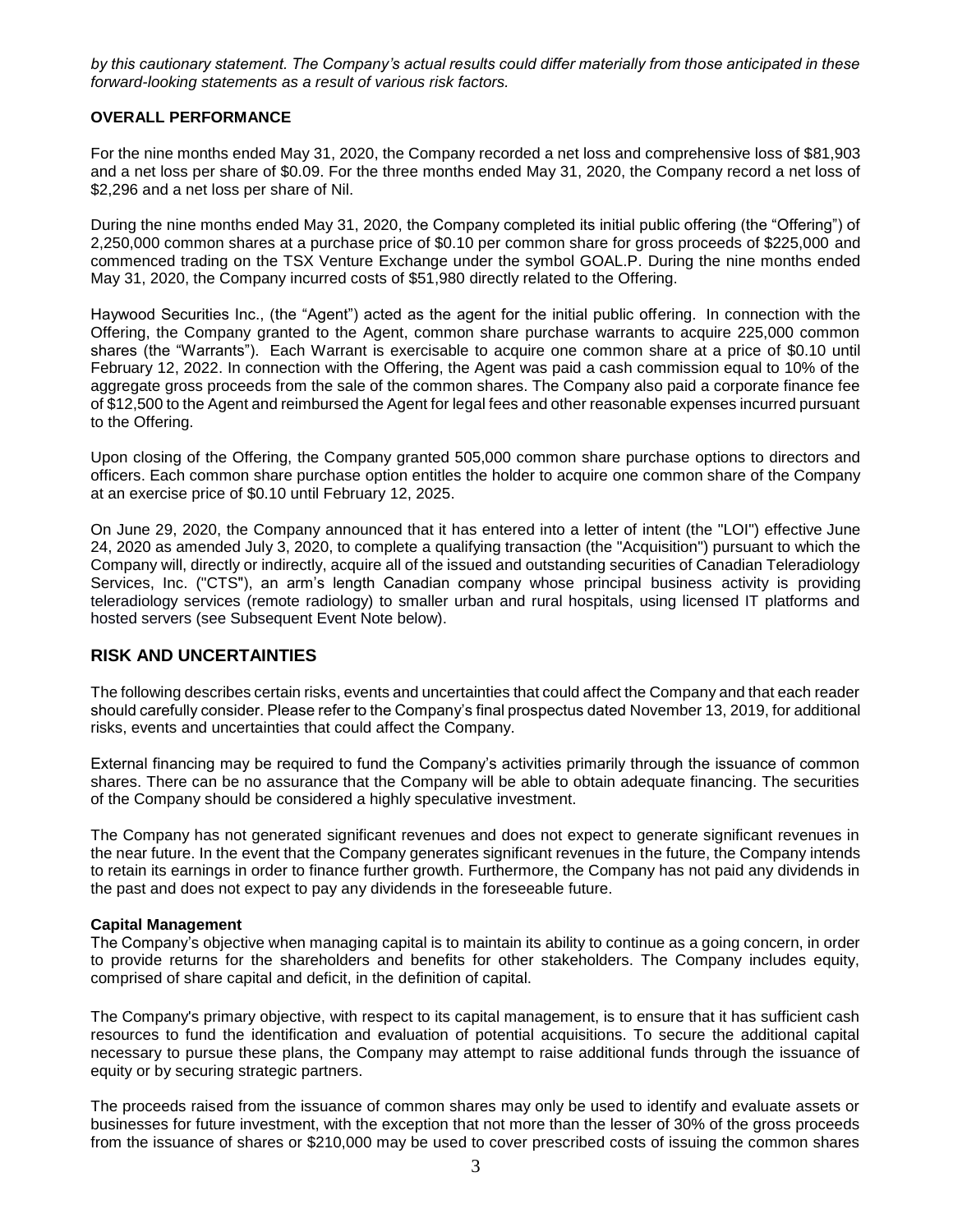or administrative and general expenses of the Company. These restrictions apply until completion of a Qualifying Transaction by the Company as defined under the Exchange policy 2.4.

## **Risk Disclosures and Fair Values**

The Company's financial instruments, consisting of cash held in trust and accrued liabilities, approximate fair value due to the relatively short-term maturities of the instruments. It is management's opinion that the Company is not exposed to significant interest, currency or credit risks arising from these financial instruments.

### **Covid-19**

In March 2020, the World Health Organization declared a global pandemic related to the virus known as COVID-19. The expected impacts on global commerce are anticipated to be far reaching. To date there have been significant wide-spread stock market declines and the movement of people and goods has become restricted. As the Company has no material operating income or cash flows, it will be reliant on additional financing to fund ongoing operations and future acquisitions. An extended disruption may affect the Company's ability to obtain additional financing. The impact on the economy and the Company is not yet determinable; however, the Company's financial position, results of operations and cash flows in future periods may be materially affected. In particular, there may be heightened risk of liquidity or going concern uncertainty.

### **SUMMARY OF QUARTERLY RESULTS**

The following table reflect the summary of quarterly results for the period set out.

| For the quarter ending           | May31, 2020 | <b>February 29, 2020</b> | <b>November 30, 2019</b> |  |
|----------------------------------|-------------|--------------------------|--------------------------|--|
| Total assets                     | 246,347     | 248,828                  | 138,596                  |  |
| Total revenue                    |             |                          |                          |  |
| Total expenses                   | 2,296       | 68,902                   | 10.705                   |  |
| Net loss                         | 2,296       | 68,902                   | 10,705                   |  |
| Basic and diluted loss per share | (0.00)      | (0.17)                   | (0.00)                   |  |

For the three month period ended May 31, 2020, the Company recorded a net loss of \$2,296 which included stock exchange fees of \$1,311, transfer agent fees of \$973 and filing fees of \$12.

For the three month period ended February 29, 2020, the Company recorded a net loss of \$68,902 and a net loss per share of \$0.17. During the three month period ended February 29, 2020, the Company incurred share based compensation of \$37,641, professional fees of \$21,535, stock exchange fees of \$8,702 filing fees of \$517 and transfer agent fees of \$507.

For the three month period ended November 30, 2019, the Company incurred a net loss of \$10,705 and a net loss per share of \$0.00. For the three months ended November 30, 2019, the Company recorded professional fees in the amount of \$2,173 and filing fees of \$8,532.

| For the quarter ending           | <b>August 31, 2019</b> | For the period from the date of incorporation<br>March 19, 2019 to May 31, 2019 |
|----------------------------------|------------------------|---------------------------------------------------------------------------------|
| Total assets                     | 136.591                | 128,522                                                                         |
| Total revenue                    |                        |                                                                                 |
| Total expenses                   | 21.431                 | 23,168                                                                          |
| Net loss                         | 21,431                 | 23,168                                                                          |
| Basic and diluted loss per share | (0.00)                 | (0.00)                                                                          |

For the three months ended August 31, 2019, the Company recorded a net loss of \$21,431 which included professional fees of \$17,000 and stock exchange fees of \$4,431.

During the period ended May 31, 2019, the Company incurred a net loss of \$23,168 including professional fees of \$6,500, stock exchange fees of \$8,475 and filing fees of \$8,193.

#### **RESULTS OF OPERATIONS**

For the three month period ended May 31, 2020, the Company recorded a net loss of \$2,296 and a net loss per share of \$0.00. During the three month period ended May 31, 2020, the Company recorded stock exchange fees of \$1,311, transfer agent fees of \$973 and filing fees of \$12.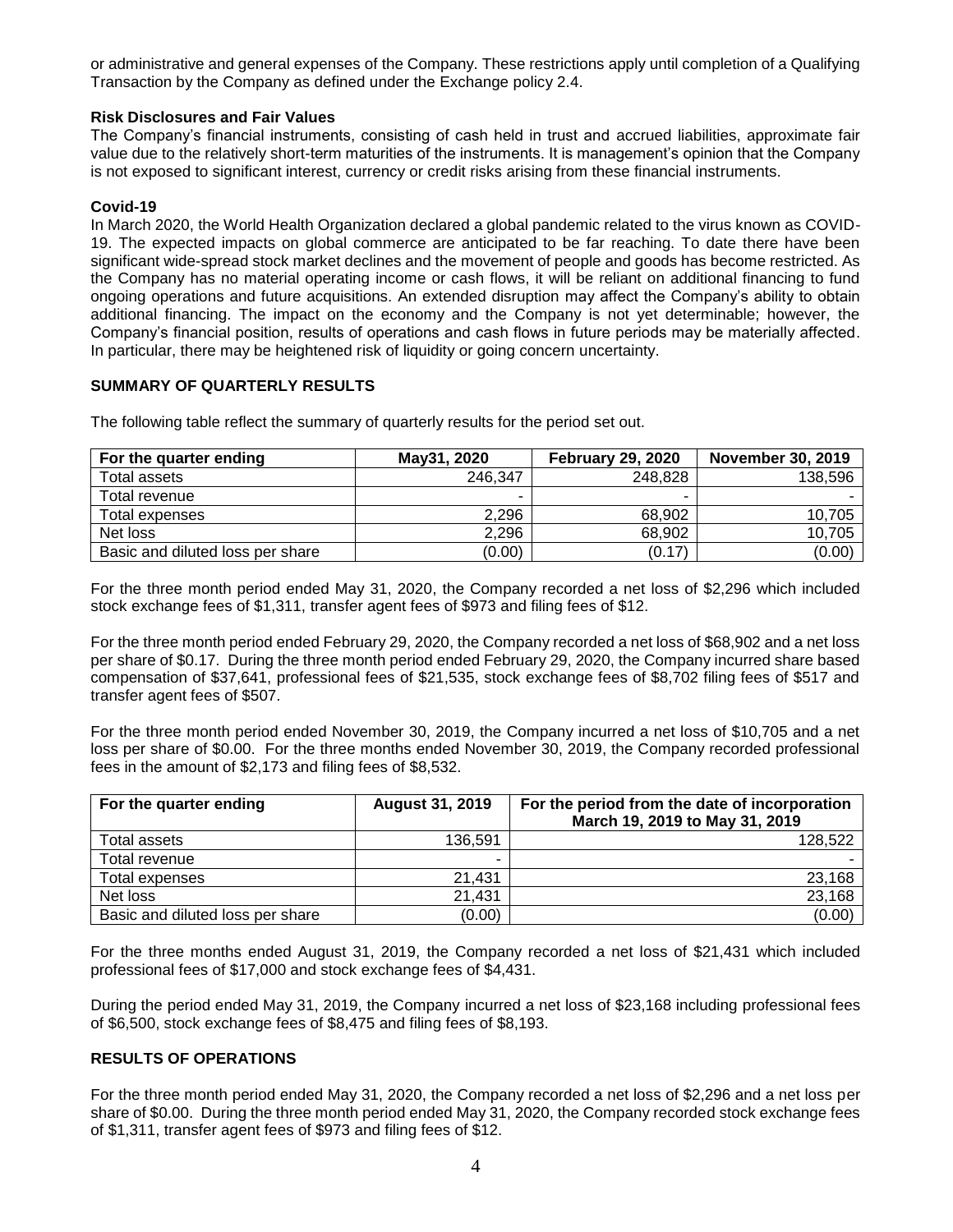For the nine month period ended May 31, 2020, the Company recorded a net loss of \$81,903 and a net loss per share of \$0.09. During the nine month period the Company incurred share based compensation expense of \$37,641, professional fees of \$23,708, stock exchange fees of \$10,013, filing fees of \$9,061 and transfer agent fees of \$1,480.

For the period from the date of incorporation March 19, 2019 to May 31, 2019, the Company recorded a net loss of \$23,168 and a net loss per share of \$0.00. During the period ended May 31, 2019, the Company recorded professional fees of \$6,500, stock exchange fees of \$8,475 and filing fees of \$8,193.

## **OFF-BALANCE SHEET ARRANGEMENTS**

The Company has not had any off-balance sheet arrangements from the date of its incorporation (March 21, 2019) to the date of this MD&A.

### **CAPITAL EXPENDITURES**

The Company has not had any capital expenditures from the date of its incorporation (March 21, 2019) to the date of this MD&A.

## **FINANCING ACTIVITIES**

During the nine month period ended May 31, 2020, the Company completed its initial public offering of 2,250,000 common shares at a purchase price of \$0.10 per common share for gross proceeds of \$225,000 and issued 200,000 common shares at \$0.05 per share for total gross proceeds of \$10,000 to a director of the Company.

During the period from the date of incorporation (March 21, 2019) to August 31, 2019 the Company issued 3,000,000 common shares at \$0.05 per share for total gross proceeds of \$150,000.

### **LIQUIDITY AND CAPITAL RESOURCES**

As at May 31, 2020, the Company had current assets in the amount of \$246,347 which were comprised of cash held in trust in the amount of \$245,986 and deferred offering costs of \$361 (August 31, 2019: \$136,591 comprised of cash held in trust of \$124,091 and deferred offering costs of \$12,500). In addition, at May 31, 2020, the Company had current liabilities of \$2,188 (August 31, 2019: \$31,190) and working capital of \$244,159 (August 31, 2019: \$105,401) which the Company deems sufficient to meet its ongoing obligations in the coming year.

At May 31, 2020, the Company had 225,000 common share purchase warrants exercisable at \$0.10 until February 12, 2022 and 505,000 common share purchase options at an exercise price of \$0.10 until February 12, 2025. If any of these common share purchase warrants or common share purchase options are exercised, it would generation additional capital for the Company.

# **SIGNIFICANT ACCOUNTING POLICIES AND CRITICAL ACCOUNTING ESTIMATES**

The Company's significant accounting policies and critical accounting estimates are summarized in Note 2 to the Financial Statements.

#### **Measurement Uncertainty**

The preparation of financial statements, in conformity with IFRS accounting principles, requires management to make estimates and assumptions that affect the reported amounts of assets and liabilities, and the reported amounts of revenues and expenses during the period. Actual results could differ from those estimates used in the Financial Statements.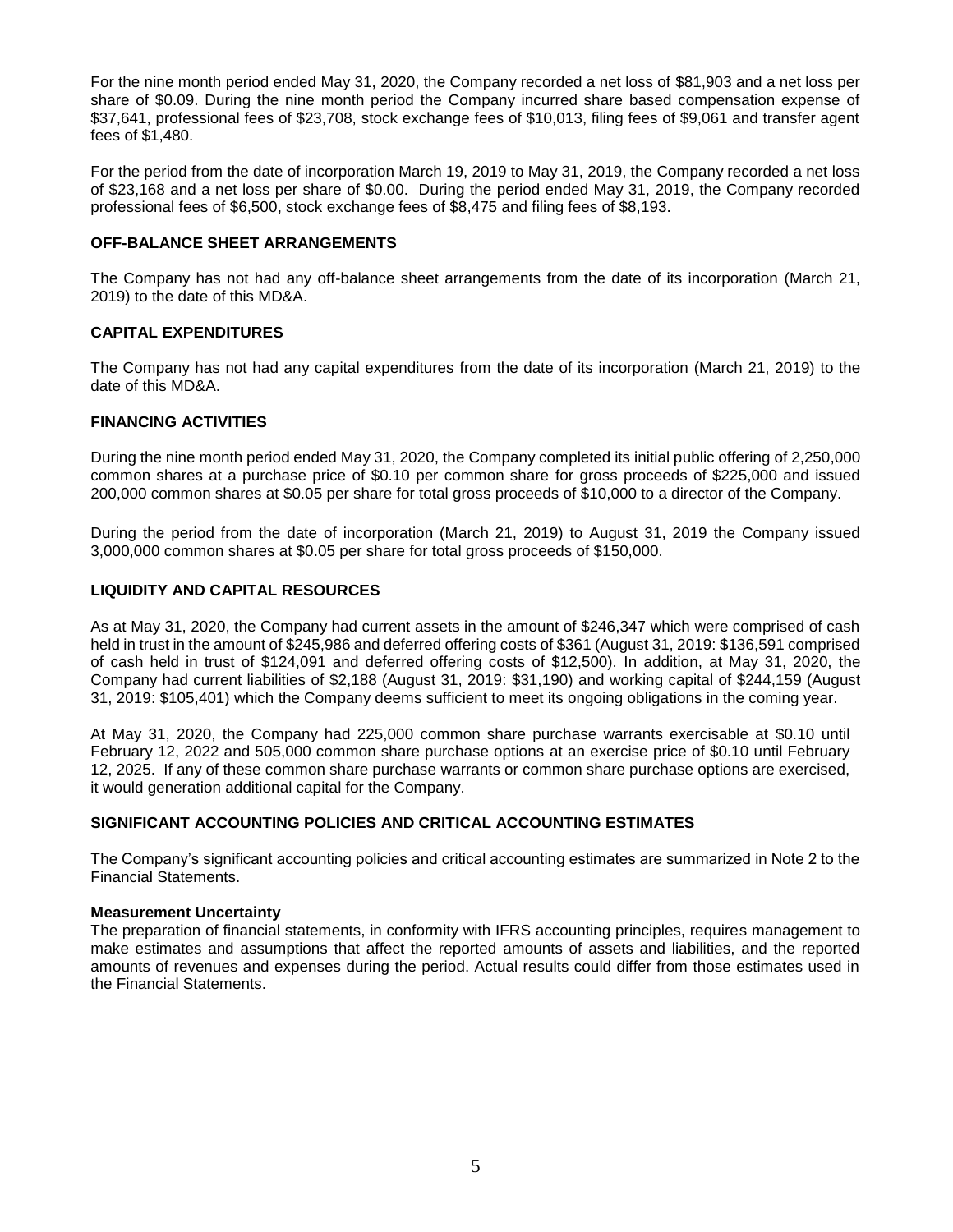### **NEW ACCOUNTING STANDARDS ISSUED**

IFRS 16, Leases (IFRS "16"). Issued in January 2016, IFRS 16 establishes principles for the recognition, measurement, presentation and disclosure of leases, with the objective of ensuring that lessees and lessors provide relevant information that faithfully represents those transactions. This standard introduces a single lessee accounting model and requires a lessee to recognize assets and liabilities for all leases with a term of more than twelve months, unless the underlying asset is of low value. A lessee is required to recognize a right-of-use asset representing its right to use the underlying asset and a lease liability representing its obligation to make lease payments. IFRS 16 applies to annual reporting periods beginning on or after January 1, 2019. As at May 31, 2020, the Company does not have any lease obligations.

# **SHARE CAPITAL**

Authorized: Unlimited common shares

Issued:

The following table sets out the changes in common shares during the period.

|                                           | <b>Number of Common Shares</b> | Amount \$ |
|-------------------------------------------|--------------------------------|-----------|
| Balance, March 21, 2019                   |                                |           |
| Share subscriptions (1)                   | 3,000,000                      | 150,000   |
| Balance, May 31, 2019 and August 31, 2019 | 3,000,000                      | 150,000   |
| Share subscription (1)                    | 200,000                        | 10,000    |
| Initial public offering (2)               | 2,225,000                      | 225,000   |
| Fair value of agent warrants (2)          |                                | (11, 871) |
| Offering costs (2)                        |                                | (51, 980) |
| <b>Balance, May 31, 2020</b>              | 5,450,000                      | 321,149   |

#### **1) Escrowed Shares**

The Company issued a total of 3,200,000 common shares at \$0.05 per share for total proceeds of \$160,000. The 3,200,000 common shares issued at \$0.05 per share, will be held in escrow pursuant to the requirements of the Exchange. All common shares granted to directors and officers prior to the completion of a Qualifying Transaction, must also be deposited in escrow until the final exchange bulletin is issued.

All common shares of the Company acquired in the secondary market prior to the completion of a Qualifying Transaction by a Control Person, as defined in the policies of the Exchange, are required to be deposited in escrow. Subject to certain permitted exemptions, all securities of the Company held by principals of the resulting issuer will also be subject to escrow.

#### **2) Initial Public Offering**

On February 13, 2020, the Company completed its initial public offering (the "Offering") of 2,250,000 common shares at a purchase price of \$0.10 per common share for gross proceeds of \$225,000. During the period ended May 31, 2020, the Company incurred costs of \$51,980 directly related to the Offering.

Haywood Securities Inc., (the "Agent") acted as the agent for the initial public offering. In connection with the Offering, the Company granted to the Agent, common share purchase warrants to acquire 225,000 common shares (the "Warrants"). Each Warrant is exercisable to acquire one common share at a price of \$0.10 until February 12, 2022. The estimated fair value attributed to the Warrants was \$11,871. In connection with the Offering, the Agent was paid a cash commission equal to 10% of the aggregate gross proceeds from the sale of the common shares. The Company also paid a corporate finance fee of \$12,500 to the Agent and reimbursed the Agent for legal fees and other reasonable expenses incurred pursuant to the Offering.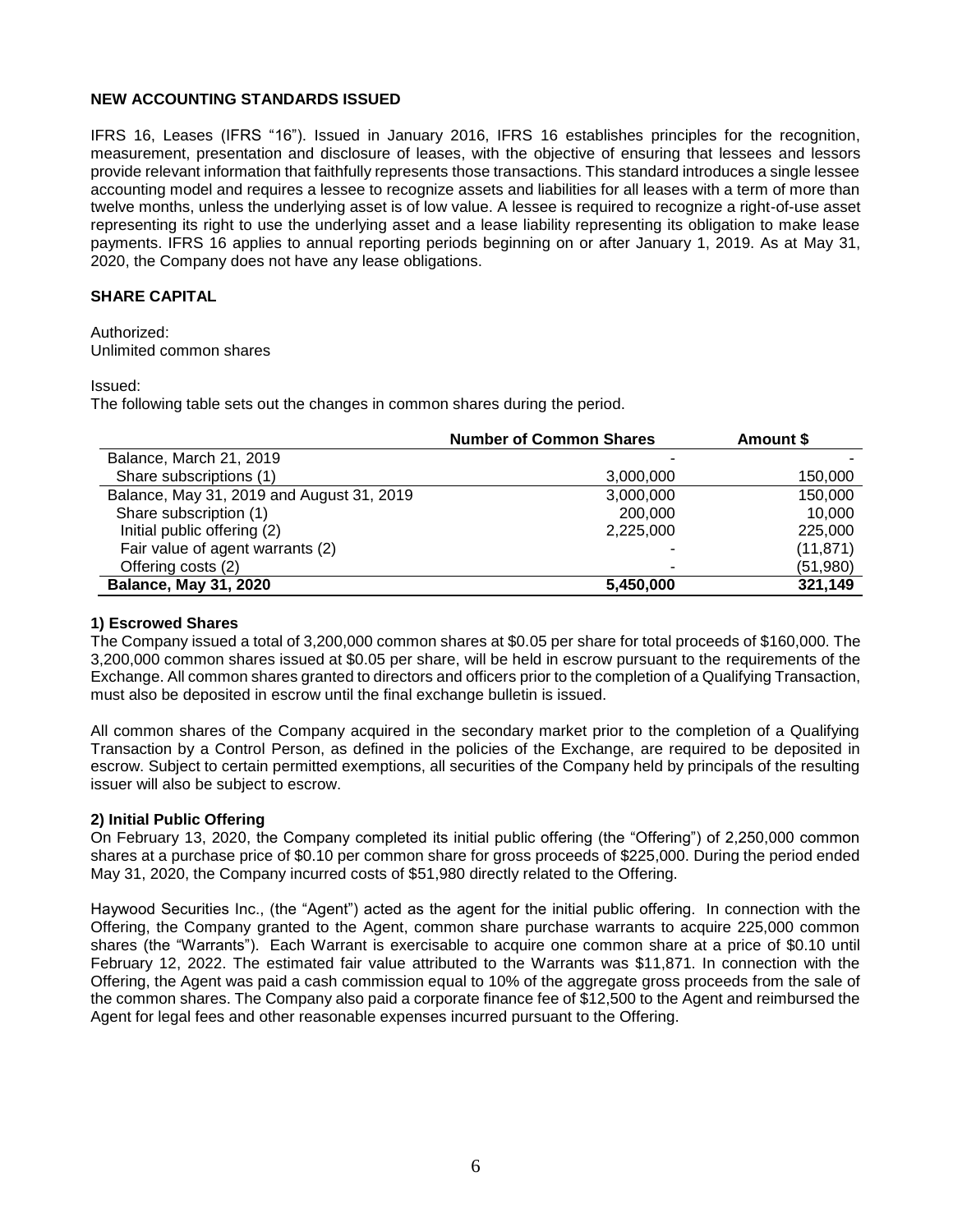# **Weighted Average Shares Outstanding**

The following table summarizes the weighted average shares outstanding:

|                                      | <b>Three Months Ended</b><br>May 31, 2020 | <b>Nine Months Ended</b><br>May 31, 2020 | From the date of<br><b>Incorporation March</b><br>31, 2019 to May 31,<br>2019 |
|--------------------------------------|-------------------------------------------|------------------------------------------|-------------------------------------------------------------------------------|
| Weighted<br><b>Shares</b><br>Average |                                           |                                          |                                                                               |
| Outstanding, basic and diluted       | 2,250,000                                 | 886.861                                  | -                                                                             |

As at May 31, 2020, 3,200,000 common shares were excluded from the calculation as they were contingently issuable and all conditions necessary for their issuance have not been satisfied. At May 31, 2020, there were 225,000 Warrants and 505,000 Options that could be exercised, however they are anti-dilutive.

The effects of any potential dilutive instruments on loss per share are anti-dilutive and therefore have been excluded from the calculation of diluted loss per share.

#### **b) Common Share Purchase Warrants**

The following table sets out the changes in warrants for the periods set out:

| <b>Warrants</b>                                               | <b>Number</b><br>of Warrants | Weighted<br><b>Average Price \$</b> |
|---------------------------------------------------------------|------------------------------|-------------------------------------|
| Outstanding, March 21, 2019, May 31, 2019 and August 31, 2019 | -                            |                                     |
| Warrants issued                                               | 225,000                      | 0.10                                |
| <b>Balance, May 31, 2020</b>                                  | 225,000                      | \$0.10                              |

In connection with the Offering, the Company granted to the Agent warrants to acquire 225,000 common shares (the "Warrants"). Each Warrant is exercisable to acquire one common share at a price of \$0.10 until February 12, 2022. The fair value of the Warrants were estimated on the date of the issue using the Black-Scholes option pricing model with the following assumptions: dividend yield 0%, discount rate 1.51%, expected volatility 100% and expected life of 2 years. The fair value attributed to the 225,000 Warrants was \$11,871.

The following table summarizes the outstanding warrants as at May 31, 2020:

| Number of       | <b>Exercise</b> | <b>Expiry</b>     | <b>Weighted Average</b>       | <b>Warrant</b> |
|-----------------|-----------------|-------------------|-------------------------------|----------------|
| <b>Warrants</b> | Price           | Date              | <b>Remaining Life (Years)</b> | Value (\$)     |
| 225,000         | \$0.10          | February 12, 2022 | 1.70                          | 11.871         |

#### **c) Common Share Purchase Options**

The Company has a stock option plan to provide incentives for directors, officers, employees and consultants of the Company. Options may be granted for a maximum term of five years from the date of the grant. They are nontransferable and are exercisable as determined by the Directors when the option is granted. Options expire within 12 months after completion of a qualifying transaction or within 90 days of termination of employment or holding office as director or officer of the Company and, in the case of death, expire within a maximum period of one year after such death, subject to the expiry date of the option. The stock option plan is subject to regulatory approval. Any shares issued upon exercise of the options prior to the Company entering into a Qualifying Transaction will be subject to escrow restrictions.

Upon closing of the Offering, the Company granted 505,000 common share purchase options to directors and officers. Each common share purchase option entitles the holder to acquire one common share of the Company at an exercise price of \$0.10 until February 12, 2025 (the "Options"). The fair value of the Options were estimated on the date of the issue using the Black-Scholes option pricing model with the following assumptions: dividend yield 0%, discount rate 1.39%, expected volatility 100%, forfeiture rate 0% and expected life of 5 years. The Company recorded the estimated fair value of the Options of \$37,641 as non-cash stock-based compensation expense.